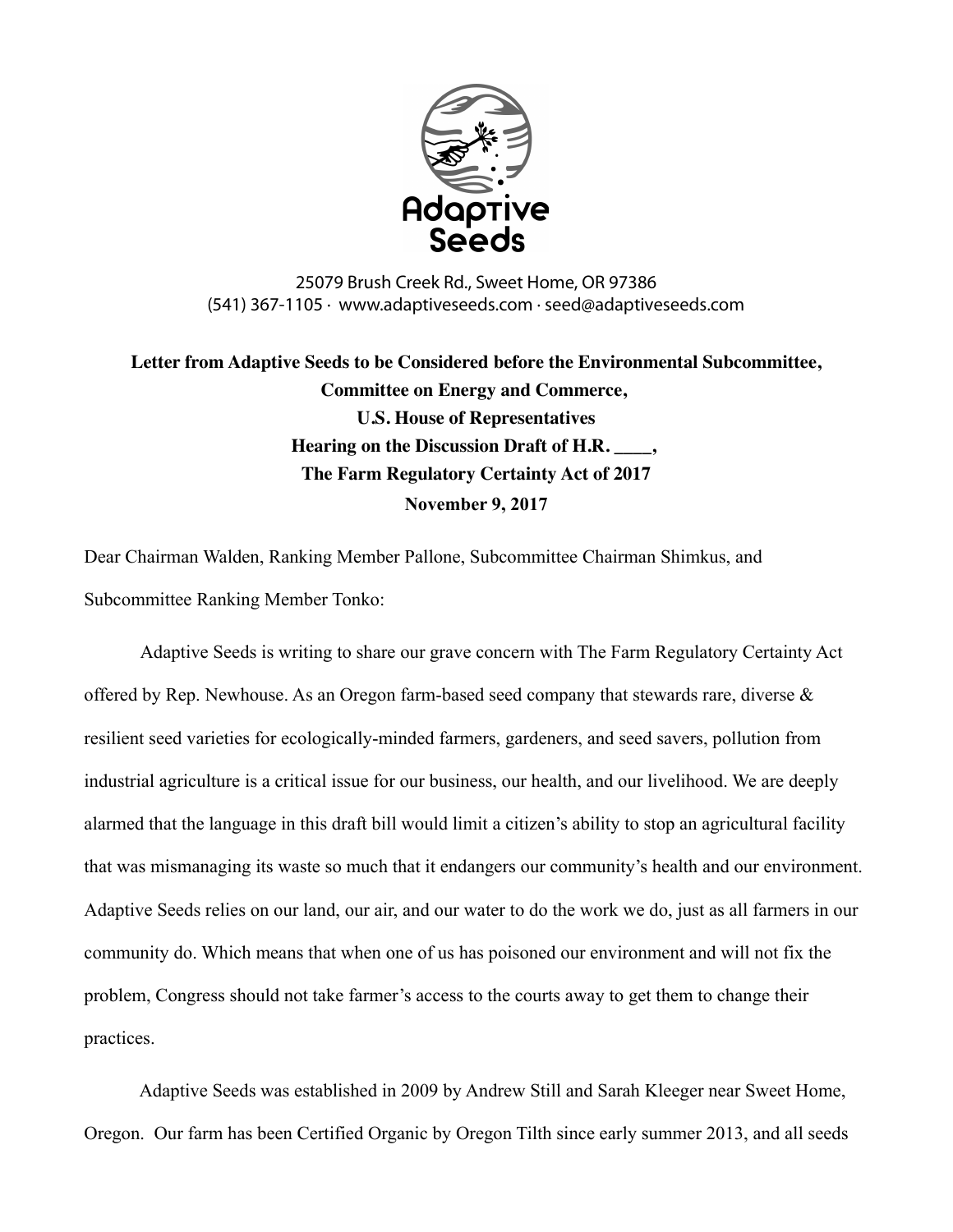that have been grown at Adaptive Seeds are certified organic. We pride ourselves in our use of open pollinated cultivars, which encourages diversity and resilience. It is akin to open source software. Unlike hybrids, open pollinated varieties become adapted to the area in which they are grown and have been shown to outperform imported seed. This approach to production deeply roots us in the land here in Oregon, and requires clean, healthy soil, air, and water to thrive.

We are proud to be in a state with an agricultural landscape that is primarily comprised of small and mid-sized family farms and ranches, though we are aware that there is a shift in industrial production models in our rural communities. There are dozens of CAFOs where we live in rural Linn County, Oregon (population just over 120,000). Broilers are one of the top commodities produced here (6,000,000 birds produced in 2012) – the vast majority of these in CAFOs. Much of our county is within the boundaries of the Southern Willamette Valley Groundwater Management area, which was declared in 2004 after a study found that more than 20% of wells tested have moderate-to-high levels of Nitrate (study available at http://www.oregon.gov/deq/FilterDocs/gw-swvgwma-nitrates.pdf). Like many residents of Linn County, we depend on private well water for our household & irrigation needs. We also irrigate with surface water from the creek that runs through our property. Under these circumstances, the Farm Regulatory Certainty Act really hits home, and not in a good way. People in our community need to continue to be able to stand up to protect the water that we depend on for our livelihoods & our lives.

As farmers that are deeply connected to our community and our place, we are careful to ensure that small and mid-sized family farms continue to have say over our local agricultural economies and industry impacts to our shared resources. Part of our job is complying with laws and regulations to make sure that we meet the food needs of our communities, from seed to plate, without harming people or the environment in the process. We know that we meet those requirements and that most of our fellow farmers do the same. But there are exceptions to every rule, and there are currently no other ways than the Resource Conservation and Recovery Act's citizen suit provisions to force a bad actor to